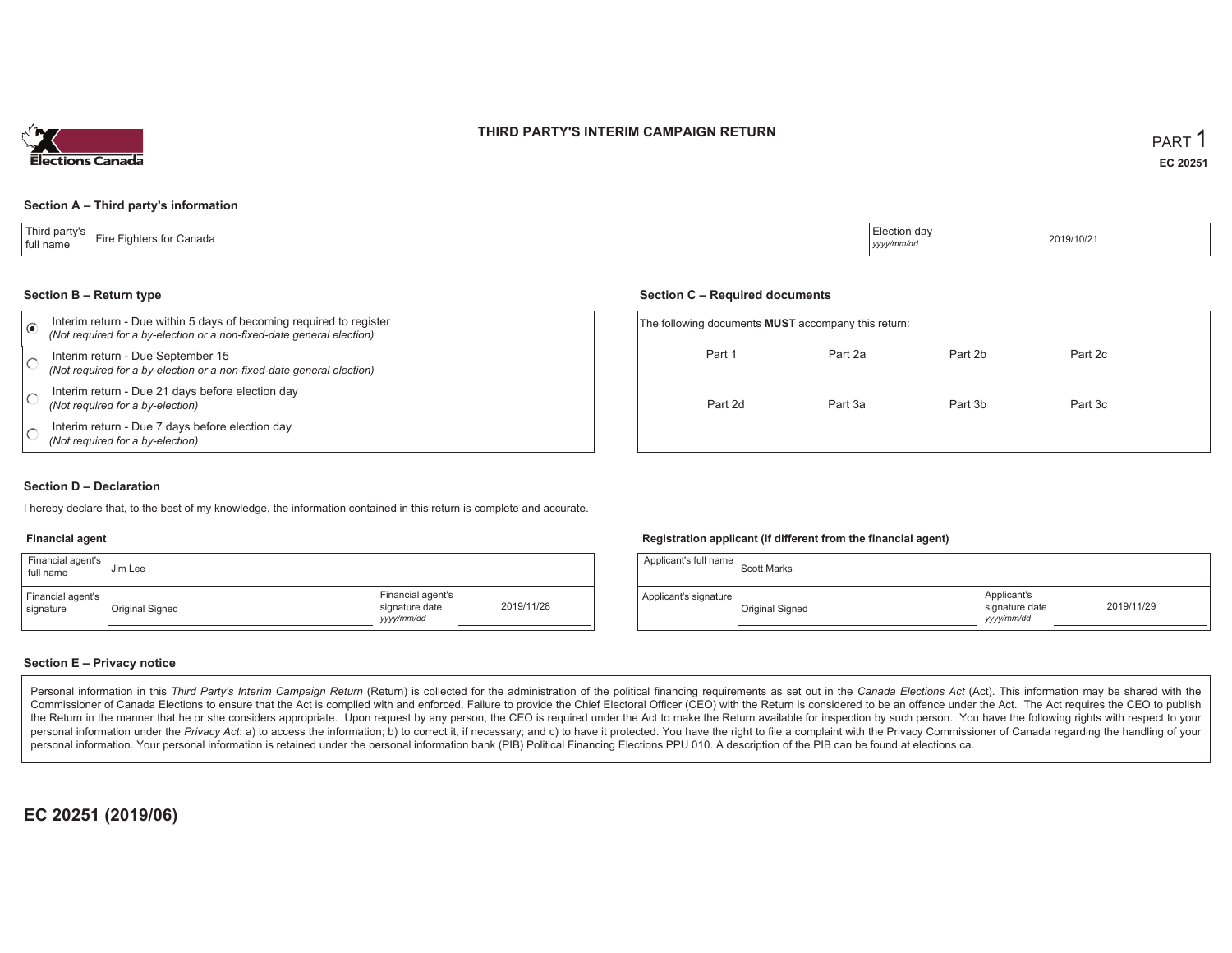

## **THIRD PARTY'S INTERIM CAMPAIGN RETURN**  THIRD PARTY'S INTERIM CAMPAIGN RETURN<br>Statement of monetary contributions received

| No. | Full name                                                                         | <b>Street</b><br>no. | <b>Street</b> | Apt. | City          | Prov./<br>Terr. | Postal<br>code | Date<br>received<br>yyyy/mm/dd                                                 | Individual | Business /<br>Commercial<br>organization | Government | <b>Trade union</b> | Corporation<br>without share<br>capital | Unincorporated<br>organization or<br>association |
|-----|-----------------------------------------------------------------------------------|----------------------|---------------|------|---------------|-----------------|----------------|--------------------------------------------------------------------------------|------------|------------------------------------------|------------|--------------------|-----------------------------------------|--------------------------------------------------|
|     |                                                                                   |                      |               |      |               |                 |                |                                                                                | S.         | \$                                       | \$         | S.                 | \$                                      | S.                                               |
|     | International Association of Fire Fighters                                        |                      |               |      | <b>Ottawa</b> | ON              | <b>K1R7S8</b>  | 2019/08/08                                                                     |            |                                          |            | 50,000.00          |                                         |                                                  |
|     |                                                                                   |                      |               |      |               |                 |                |                                                                                |            |                                          |            |                    |                                         |                                                  |
|     |                                                                                   |                      |               |      |               |                 |                |                                                                                |            |                                          |            |                    |                                         |                                                  |
|     |                                                                                   |                      |               |      |               |                 |                |                                                                                |            |                                          |            |                    |                                         |                                                  |
|     |                                                                                   |                      |               |      |               |                 |                |                                                                                |            |                                          |            |                    |                                         |                                                  |
|     |                                                                                   |                      |               |      |               |                 |                |                                                                                |            |                                          |            |                    |                                         |                                                  |
|     |                                                                                   |                      |               |      |               |                 |                |                                                                                |            |                                          |            |                    |                                         |                                                  |
|     |                                                                                   |                      |               |      |               |                 |                |                                                                                |            |                                          |            |                    |                                         |                                                  |
|     |                                                                                   |                      |               |      |               |                 |                |                                                                                |            |                                          |            |                    |                                         |                                                  |
|     |                                                                                   |                      |               |      |               |                 |                |                                                                                |            |                                          |            |                    |                                         |                                                  |
|     |                                                                                   |                      |               |      |               |                 |                |                                                                                |            |                                          |            |                    |                                         |                                                  |
|     |                                                                                   |                      |               |      |               |                 |                |                                                                                |            |                                          |            |                    |                                         |                                                  |
|     |                                                                                   |                      |               |      |               |                 |                |                                                                                |            |                                          |            |                    |                                         |                                                  |
|     |                                                                                   |                      |               |      |               |                 |                |                                                                                |            |                                          |            |                    |                                         |                                                  |
|     |                                                                                   |                      |               |      |               |                 |                | Totals carried forward from previous page \$                                   |            |                                          |            |                    |                                         |                                                  |
|     |                                                                                   |                      |               |      |               |                 |                | Total amount of monetary contributions by contributors who gave over \$200 (A) |            |                                          |            | 50,000.00          |                                         |                                                  |
|     | Number of contributors who gave over \$200                                        |                      |               |      |               |                 |                |                                                                                |            |                                          |            |                    |                                         |                                                  |
|     | Total amount of monetary contributions by contributors who gave \$200 or less (B) |                      |               |      |               |                 |                |                                                                                |            |                                          |            |                    |                                         |                                                  |
|     | Number of contributors who gave \$200 or less                                     |                      |               |      |               |                 |                |                                                                                |            |                                          |            |                    |                                         |                                                  |
|     | Total amount of all monetary contributions (A+B)                                  |                      |               |      |               |                 |                |                                                                                |            |                                          |            | 50,000.00          |                                         |                                                  |
|     |                                                                                   |                      |               |      |               |                 |                | Number of contributors who gave monetary contributions                         |            |                                          |            |                    |                                         |                                                  |

| <sup>1</sup> Third<br>party | ∵anada<br>11 U | lection<br>2019/10/21<br>.<br>  yyyy/mm/aa | Page |
|-----------------------------|----------------|--------------------------------------------|------|
|-----------------------------|----------------|--------------------------------------------|------|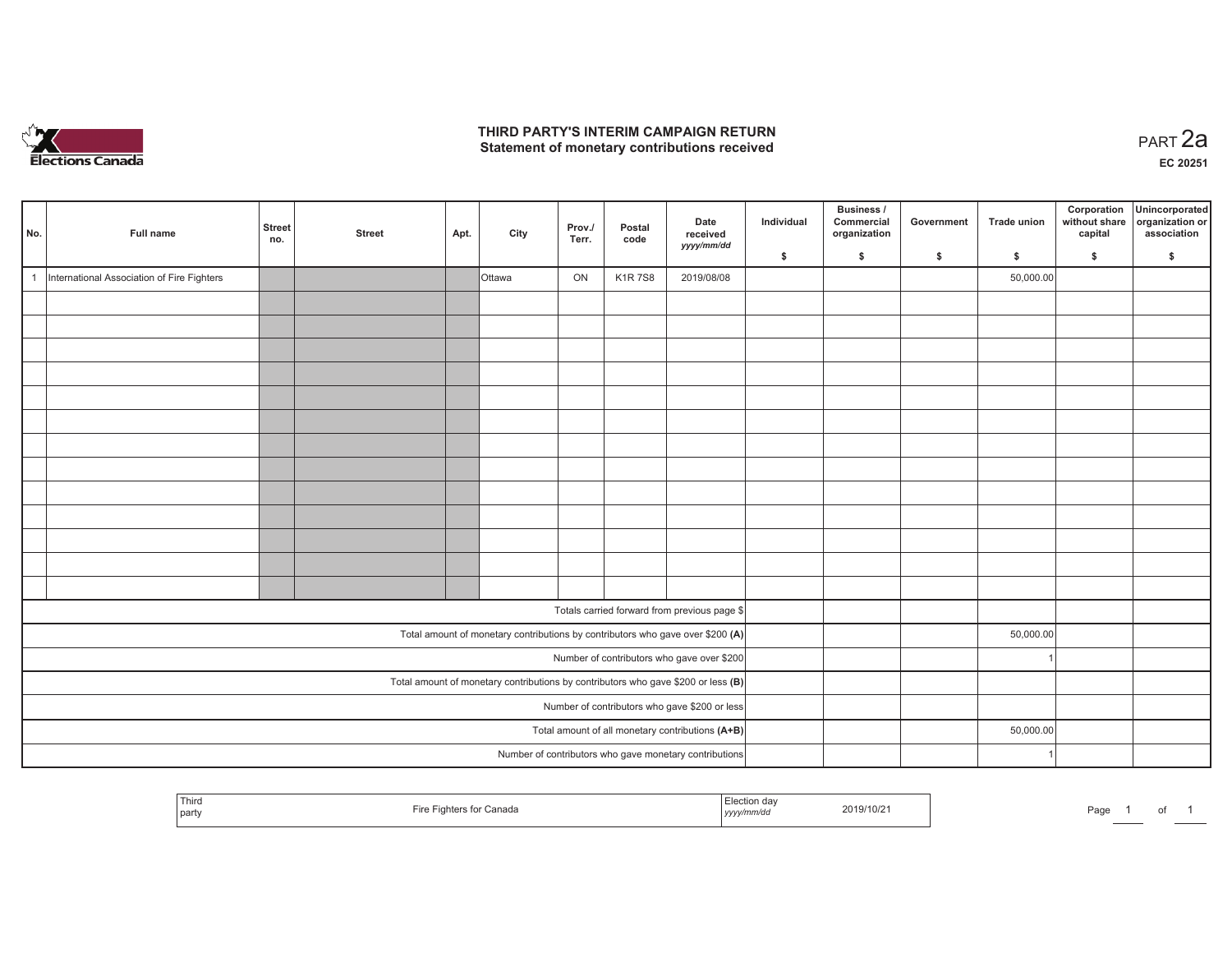

## **THIRD PARTY'S INTERIM CAMPAIGN RETURN**  THIRD PARTY'S INTERIM CAMPAIGN RETURN<br>Statement of non-monetary contributions received<br> **PART 2**b

**EC 20251**

| No. | Full name                                                                               | <b>Street</b><br>no. | <b>Street</b> | Apt. | City | Prov./<br>Terr. | Postal<br>code | Date<br>received<br>yyyy/mm/dd                                                     | Individual | Business /<br>Commercial<br>organization | Government | <b>Trade union</b> | Corporation<br>without share<br>capital | Unincorporated<br>organization or<br>association |
|-----|-----------------------------------------------------------------------------------------|----------------------|---------------|------|------|-----------------|----------------|------------------------------------------------------------------------------------|------------|------------------------------------------|------------|--------------------|-----------------------------------------|--------------------------------------------------|
|     |                                                                                         |                      |               |      |      |                 |                |                                                                                    | \$         | $\mathsf{s}$                             | \$         | $\mathsf{s}$       | \$                                      | \$                                               |
|     |                                                                                         |                      |               |      |      |                 |                |                                                                                    |            |                                          |            |                    |                                         |                                                  |
|     |                                                                                         |                      |               |      |      |                 |                |                                                                                    |            |                                          |            |                    |                                         |                                                  |
|     |                                                                                         |                      |               |      |      |                 |                |                                                                                    |            |                                          |            |                    |                                         |                                                  |
|     |                                                                                         |                      |               |      |      |                 |                |                                                                                    |            |                                          |            |                    |                                         |                                                  |
|     |                                                                                         |                      |               |      |      |                 |                |                                                                                    |            |                                          |            |                    |                                         |                                                  |
|     |                                                                                         |                      |               |      |      |                 |                |                                                                                    |            |                                          |            |                    |                                         |                                                  |
|     |                                                                                         |                      |               |      |      |                 |                |                                                                                    |            |                                          |            |                    |                                         |                                                  |
|     |                                                                                         |                      |               |      |      |                 |                |                                                                                    |            |                                          |            |                    |                                         |                                                  |
|     |                                                                                         |                      |               |      |      |                 |                |                                                                                    |            |                                          |            |                    |                                         |                                                  |
|     |                                                                                         |                      |               |      |      |                 |                |                                                                                    |            |                                          |            |                    |                                         |                                                  |
|     |                                                                                         |                      |               |      |      |                 |                |                                                                                    |            |                                          |            |                    |                                         |                                                  |
|     |                                                                                         |                      |               |      |      |                 |                |                                                                                    |            |                                          |            |                    |                                         |                                                  |
|     |                                                                                         |                      |               |      |      |                 |                |                                                                                    |            |                                          |            |                    |                                         |                                                  |
|     |                                                                                         |                      |               |      |      |                 |                |                                                                                    |            |                                          |            |                    |                                         |                                                  |
|     |                                                                                         |                      |               |      |      |                 |                | Totals carried forward from previous page \$                                       |            |                                          |            |                    |                                         |                                                  |
|     |                                                                                         |                      |               |      |      |                 |                | Total amount of non-monetary contributions by contributors who gave over \$200 (A) |            |                                          |            |                    |                                         |                                                  |
|     |                                                                                         |                      |               |      |      |                 |                | Number of contributors who gave over \$200                                         |            |                                          |            |                    |                                         |                                                  |
|     | Total amount of non-monetary contributions by contributors who gave \$200 or less $(B)$ |                      |               |      |      |                 |                |                                                                                    |            |                                          |            |                    |                                         |                                                  |
|     |                                                                                         |                      |               |      |      |                 |                | Number of contributors who gave \$200 or less                                      |            |                                          |            |                    |                                         |                                                  |
|     | Total amount of all non-monetary contributions (A+B)                                    |                      |               |      |      |                 |                |                                                                                    |            |                                          |            |                    |                                         |                                                  |
|     |                                                                                         |                      |               |      |      |                 |                | Number of contributors who gave non-monetary contributions                         |            |                                          |            |                    |                                         |                                                  |

|  | Third<br>party | Canada<br>ше<br>. | ulon dav<br><br>,,,,, | 2019/10/21 | Page |  | $\cdot$ |  |
|--|----------------|-------------------|-----------------------|------------|------|--|---------|--|
|--|----------------|-------------------|-----------------------|------------|------|--|---------|--|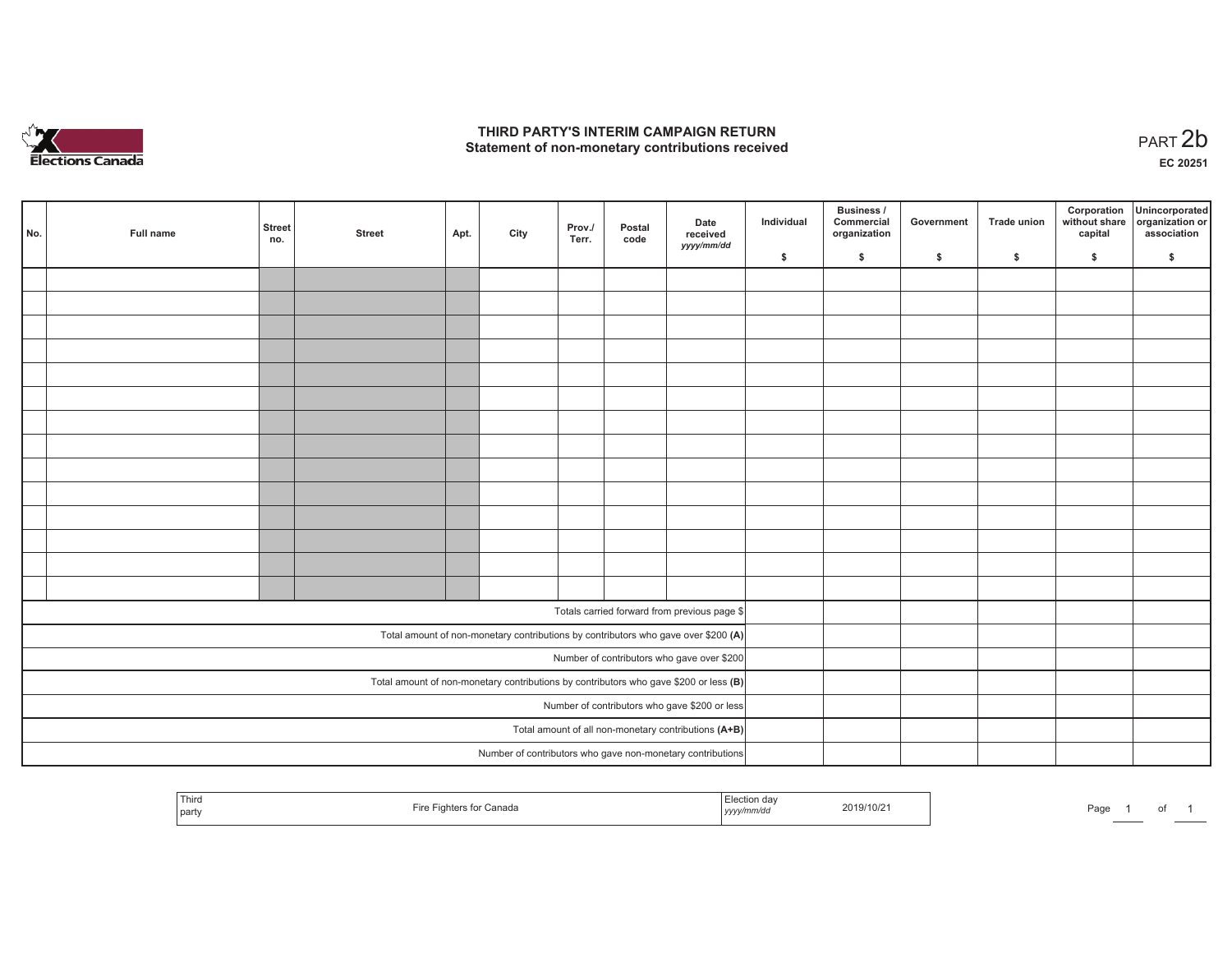

### **THIRD PARTY'S INTERIM CAMPAIGN RETURN**  RD PARTY'S INTERIM CAMPAIGN RETURN<br>Statement of operating loans received **PART 2c**

**EC 20251**

| No.                                                               | Full name | <b>Street</b><br>no. | <b>Street</b> | Apt. | City | Prov./<br>Terr. | Postal<br>code | Date<br>received<br>yyyy/mm/dd                               | Individual | Business /<br>Commercial<br>organization | Government | Trade union   | Corporation | Unincorporated<br>without share organization or<br>capital association |
|-------------------------------------------------------------------|-----------|----------------------|---------------|------|------|-----------------|----------------|--------------------------------------------------------------|------------|------------------------------------------|------------|---------------|-------------|------------------------------------------------------------------------|
|                                                                   |           |                      |               |      |      |                 |                |                                                              | \$         | $\frac{1}{2}$                            | \$         | $\frac{1}{2}$ | \$          | \$                                                                     |
|                                                                   |           |                      |               |      |      |                 |                |                                                              |            |                                          |            |               |             |                                                                        |
|                                                                   |           |                      |               |      |      |                 |                |                                                              |            |                                          |            |               |             |                                                                        |
|                                                                   |           |                      |               |      |      |                 |                |                                                              |            |                                          |            |               |             |                                                                        |
|                                                                   |           |                      |               |      |      |                 |                |                                                              |            |                                          |            |               |             |                                                                        |
|                                                                   |           |                      |               |      |      |                 |                |                                                              |            |                                          |            |               |             |                                                                        |
|                                                                   |           |                      |               |      |      |                 |                |                                                              |            |                                          |            |               |             |                                                                        |
|                                                                   |           |                      |               |      |      |                 |                |                                                              |            |                                          |            |               |             |                                                                        |
|                                                                   |           |                      |               |      |      |                 |                |                                                              |            |                                          |            |               |             |                                                                        |
|                                                                   |           |                      |               |      |      |                 |                |                                                              |            |                                          |            |               |             |                                                                        |
|                                                                   |           |                      |               |      |      |                 |                |                                                              |            |                                          |            |               |             |                                                                        |
|                                                                   |           |                      |               |      |      |                 |                |                                                              |            |                                          |            |               |             |                                                                        |
|                                                                   |           |                      |               |      |      |                 |                |                                                              |            |                                          |            |               |             |                                                                        |
|                                                                   |           |                      |               |      |      |                 |                |                                                              |            |                                          |            |               |             |                                                                        |
|                                                                   |           |                      |               |      |      |                 |                |                                                              |            |                                          |            |               |             |                                                                        |
|                                                                   |           |                      |               |      |      |                 |                |                                                              |            |                                          |            |               |             |                                                                        |
|                                                                   |           |                      |               |      |      |                 |                | Totals carried forward from previous page \$                 |            |                                          |            |               |             |                                                                        |
|                                                                   |           |                      |               |      |      |                 |                | Total amount of loans by lenders who provided over \$200 (A) |            |                                          |            |               |             |                                                                        |
| Number of lenders who provided over \$200                         |           |                      |               |      |      |                 |                |                                                              |            |                                          |            |               |             |                                                                        |
| Total amount of loans by lenders who provided \$200 or less $(B)$ |           |                      |               |      |      |                 |                |                                                              |            |                                          |            |               |             |                                                                        |
|                                                                   |           |                      |               |      |      |                 |                | Number of lenders who provided \$200 or less                 |            |                                          |            |               |             |                                                                        |
|                                                                   |           |                      |               |      |      |                 |                | Total amount of all loans (A+B)                              |            |                                          |            |               |             |                                                                        |
|                                                                   |           |                      |               |      |      |                 |                | Number of all lenders who provided loans                     |            |                                          |            |               |             |                                                                        |
|                                                                   |           |                      |               |      |      |                 |                |                                                              |            |                                          |            |               |             |                                                                        |

| Third<br>Fire Fighters for Canada<br>  party | Election day<br>2019/10/21<br><sub>I</sub> yyyy/mm/dd | Page |
|----------------------------------------------|-------------------------------------------------------|------|
|----------------------------------------------|-------------------------------------------------------|------|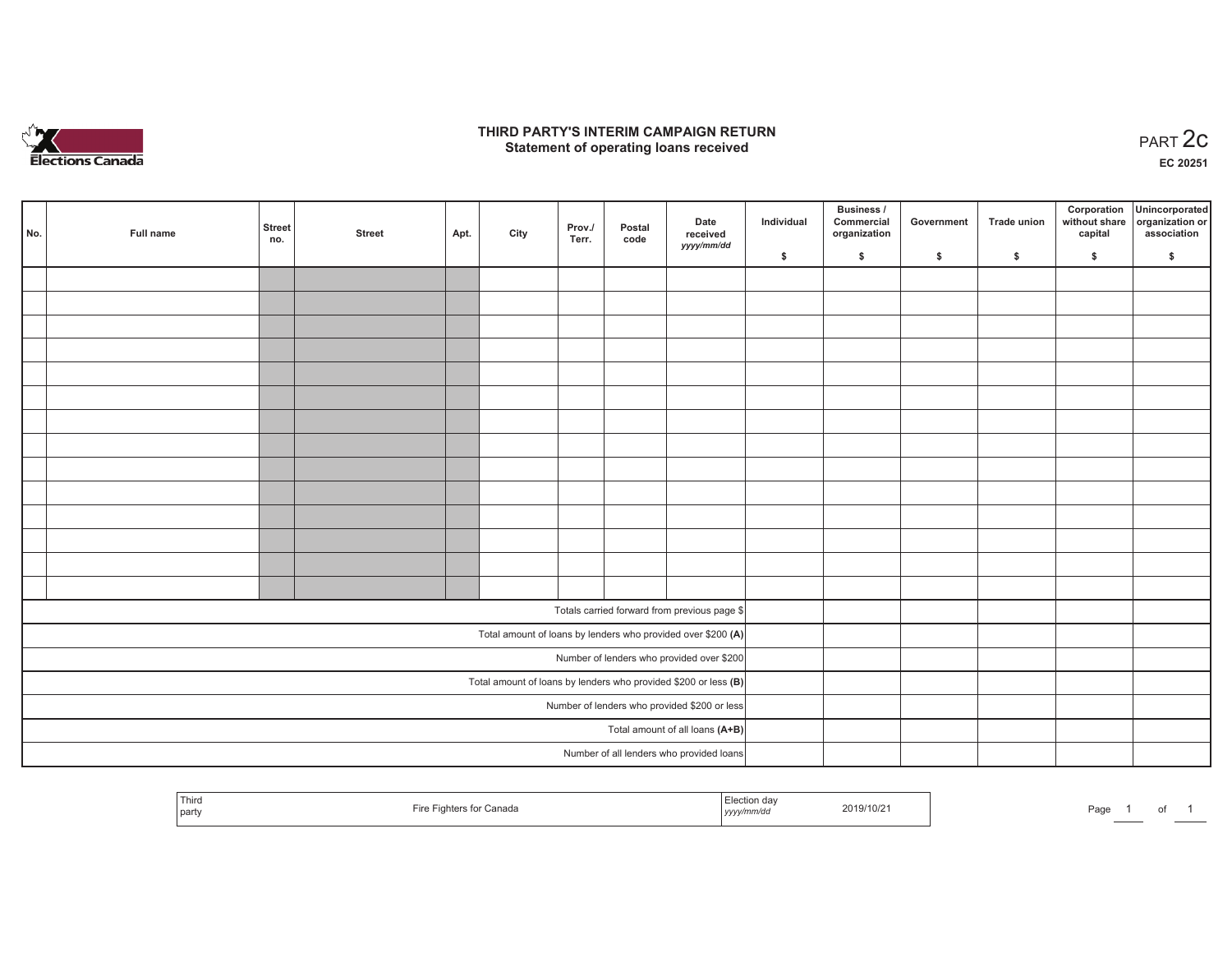

## **THIRD PARTY'S INTERIM CAMPAIGN RETURN SUMMARY STATE SUMPAIGN RETURN SUMMARY SUMMARY OF ART 2d**<br> **Summary of inflows**

| No.   | Type of contributor / lender                 | <b>Monetary</b><br>contributions<br>(Part 2a)<br>\$ | Non-monetary<br>contributions<br>(Part 2b)<br>\$ | Loans<br>(Part 2c)<br>\$ | <b>Total</b><br>\$ | Number of<br>contributors and<br>lenders |  |  |
|-------|----------------------------------------------|-----------------------------------------------------|--------------------------------------------------|--------------------------|--------------------|------------------------------------------|--|--|
| 1.    | Individuals                                  |                                                     |                                                  |                          |                    |                                          |  |  |
|       | 2. Businesses / Commercial organizations     |                                                     |                                                  |                          |                    |                                          |  |  |
| 3.    | Governments                                  |                                                     |                                                  |                          |                    |                                          |  |  |
| 4.    | Trade unions                                 | 50,000.00                                           |                                                  |                          | 50,000.00          |                                          |  |  |
| 5.    | Corporations without share capital           |                                                     |                                                  |                          |                    |                                          |  |  |
| 6.    | Unincorporated organizations or associations |                                                     |                                                  |                          |                    |                                          |  |  |
| 7.    | Total (items 1 to 6)                         | 50,000.00                                           |                                                  |                          | 50,000.00          |                                          |  |  |
| Total |                                              |                                                     |                                                  |                          |                    |                                          |  |  |
|       | 8. Amount of third party's resources used    |                                                     |                                                  |                          |                    |                                          |  |  |
| 9.    | Grand total (items 7 and 8)                  | 50,000.00                                           |                                                  |                          | 50,000.00          |                                          |  |  |

| Third<br>Canada<br>∙ire<br>ighters for<br>party | -lection<br>dav<br>2019/10/21<br>yyyy/mm/da<br>,,,, |
|-------------------------------------------------|-----------------------------------------------------|
|-------------------------------------------------|-----------------------------------------------------|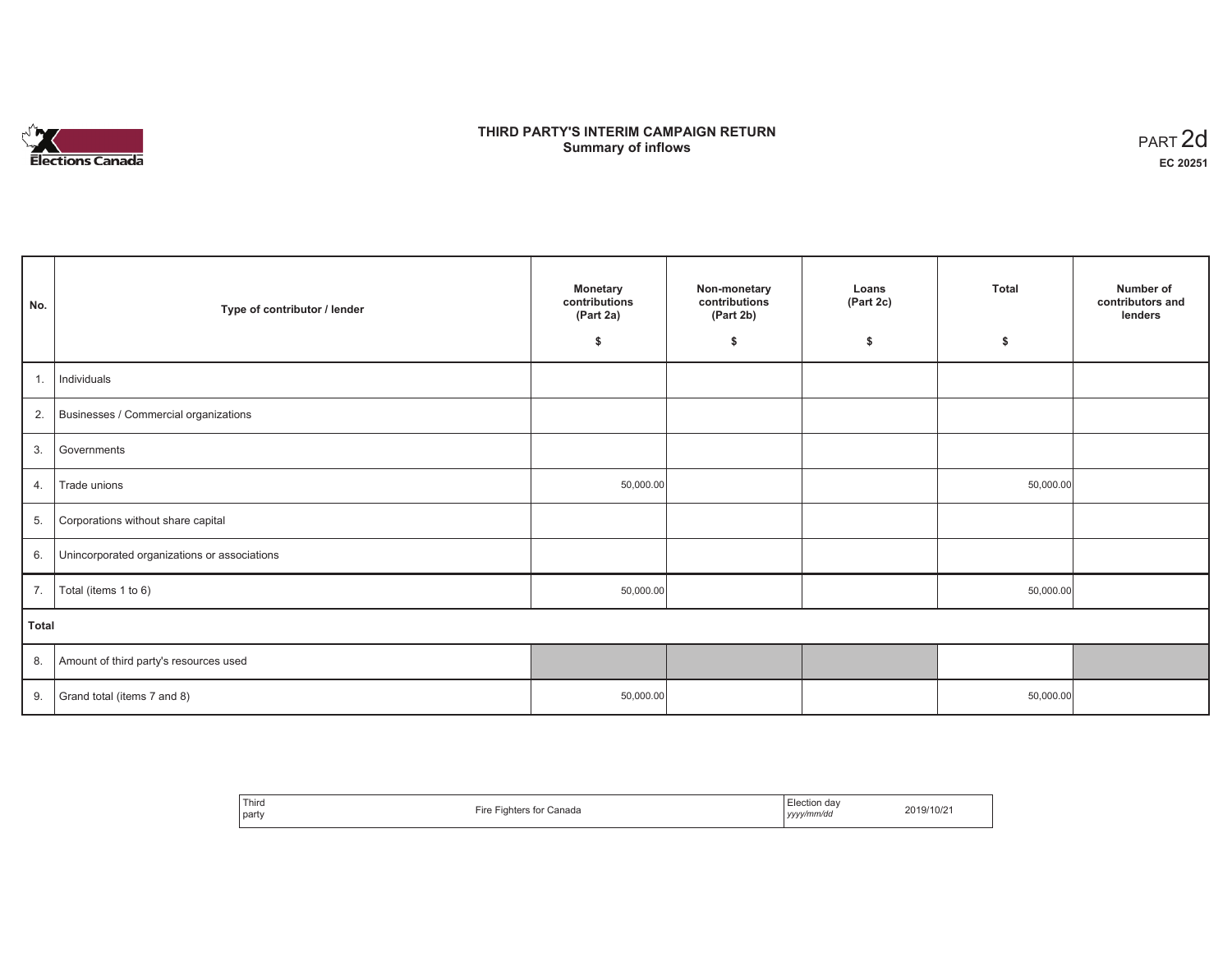

# **THIRD PARTY'S INTERIM CAMPAIGN RETURN Statement of expenses incurred for regulated activities that take place during the pre-election period**  *(Only applicable to a fixed-date general election)*

 $_{\sf PART}$ 3a **EC 20251**

For a list of expense types, expense categories and expense subcategories, refer to Annex II in the Instructions.

| No.            | Date<br>incurred<br>yyyy/mm/dd | <b>ED Code</b><br>(if applicable) | Supplier           | <b>Expense type</b> | Expense<br>category                            | Expense<br>subcategory | <b>Starting date</b><br>of activity,<br>advertisement<br>or survey<br>yyyy/mm/dd | <b>Ending date</b><br>of activity,<br>advertisement<br>or survey<br>yyyy/mm/dd | Place of activity or<br>advertisement        | <b>Expense amount</b><br>\$ |
|----------------|--------------------------------|-----------------------------------|--------------------|---------------------|------------------------------------------------|------------------------|----------------------------------------------------------------------------------|--------------------------------------------------------------------------------|----------------------------------------------|-----------------------------|
| $\overline{1}$ | 2019/08/12                     |                                   | QED Marketing Inc. | Partisan Activity   | Salaries, Wages and Consulting Consulting Fees |                        | 2019/08/12                                                                       | 2019/08/30                                                                     | National                                     | 8,400.00                    |
|                |                                |                                   |                    |                     |                                                |                        |                                                                                  |                                                                                |                                              |                             |
|                |                                |                                   |                    |                     |                                                |                        |                                                                                  |                                                                                |                                              |                             |
|                |                                |                                   |                    |                     |                                                |                        |                                                                                  |                                                                                |                                              |                             |
|                |                                |                                   |                    |                     |                                                |                        |                                                                                  |                                                                                |                                              |                             |
|                |                                |                                   |                    |                     |                                                |                        |                                                                                  |                                                                                |                                              |                             |
|                |                                |                                   |                    |                     |                                                |                        |                                                                                  |                                                                                |                                              |                             |
|                |                                |                                   |                    |                     |                                                |                        |                                                                                  |                                                                                |                                              |                             |
|                |                                |                                   |                    |                     |                                                |                        |                                                                                  |                                                                                |                                              |                             |
|                |                                |                                   |                    |                     |                                                |                        |                                                                                  |                                                                                |                                              |                             |
|                |                                |                                   |                    |                     |                                                |                        |                                                                                  |                                                                                |                                              |                             |
|                |                                |                                   |                    |                     |                                                |                        |                                                                                  |                                                                                |                                              |                             |
|                |                                |                                   |                    |                     |                                                |                        |                                                                                  |                                                                                |                                              |                             |
|                |                                |                                   |                    |                     |                                                |                        |                                                                                  |                                                                                |                                              |                             |
|                |                                |                                   |                    |                     |                                                |                        |                                                                                  |                                                                                |                                              |                             |
|                |                                |                                   |                    |                     |                                                |                        |                                                                                  |                                                                                |                                              |                             |
|                |                                |                                   |                    |                     |                                                |                        |                                                                                  |                                                                                |                                              |                             |
|                |                                |                                   |                    |                     |                                                |                        |                                                                                  |                                                                                | Totals carried forward from previous page \$ |                             |
| Total \$       |                                |                                   |                    |                     |                                                |                        |                                                                                  |                                                                                |                                              | 8,400.00                    |

| Third<br>, party | анан<br>. | הם ווני<br>2019/10/2<br>. <i>.</i> | aa |
|------------------|-----------|------------------------------------|----|
|------------------|-----------|------------------------------------|----|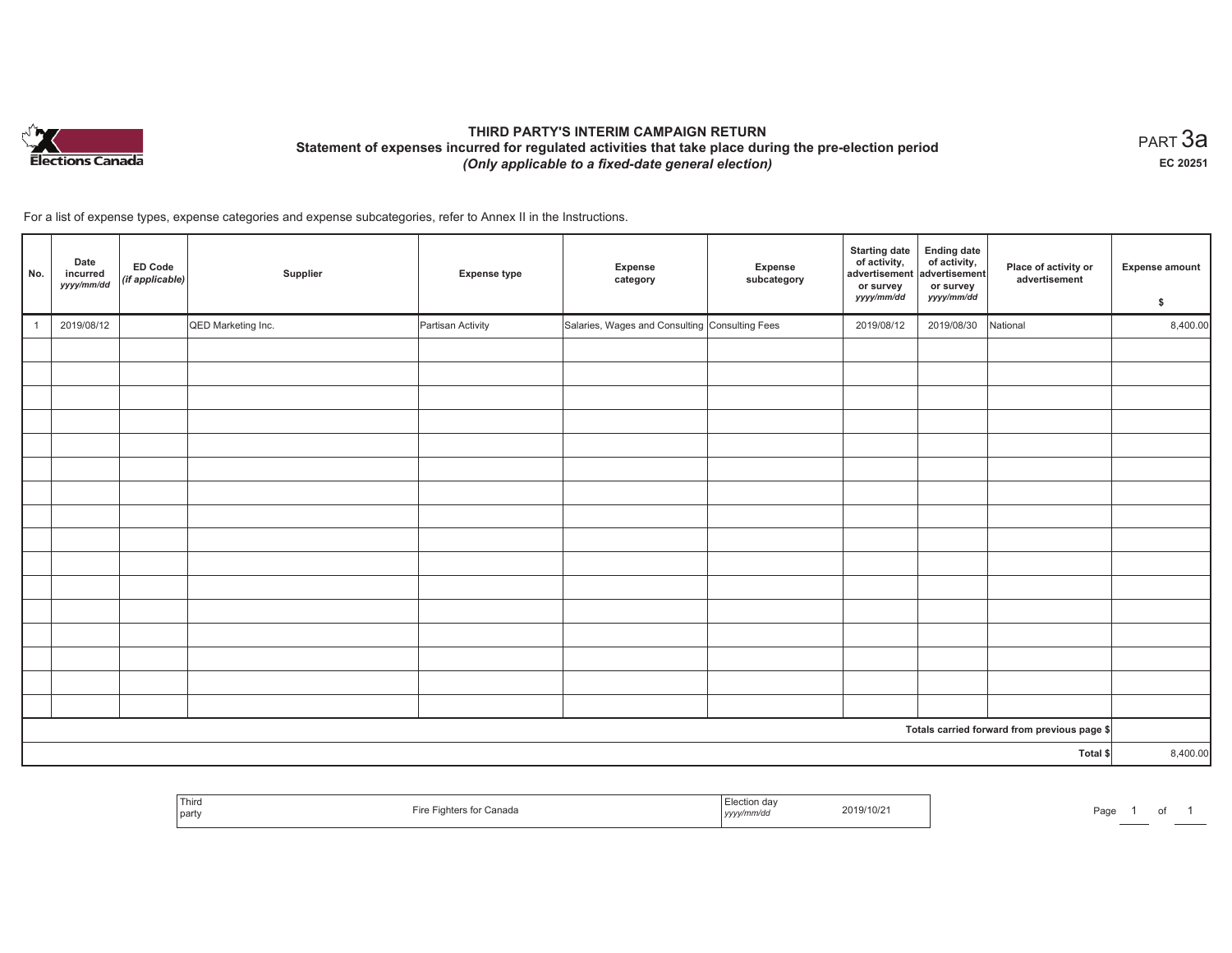

# **THIRD PARTY'S INTERIM CAMPAIGN RETURN Statement of expenses incurred for regulated activities that take place during the election period**<br>PART  $3\mathsf{b}$

**EC 20251**

For a list of expense types, expense categories and expense subcategories, refer to Annex II in the Instructions.

| No.      | Date<br>incurred<br>yyyy/mm/dd | ED Code<br>(if applicable) | Supplier | <b>Expense type</b> | Expense<br>category | Expense<br>subcategory | Starting date Ending date<br>of activity, of activity,<br>advertisement advertisement<br>or survey<br><i>yyyy/mm/dd</i> | or survey<br>yyyy/mm/dd | Place of activity or<br>advertisement        | Expense amount<br>\$ |
|----------|--------------------------------|----------------------------|----------|---------------------|---------------------|------------------------|-------------------------------------------------------------------------------------------------------------------------|-------------------------|----------------------------------------------|----------------------|
|          |                                |                            |          |                     |                     |                        |                                                                                                                         |                         |                                              |                      |
|          |                                |                            |          |                     |                     |                        |                                                                                                                         |                         |                                              |                      |
|          |                                |                            |          |                     |                     |                        |                                                                                                                         |                         |                                              |                      |
|          |                                |                            |          |                     |                     |                        |                                                                                                                         |                         |                                              |                      |
|          |                                |                            |          |                     |                     |                        |                                                                                                                         |                         |                                              |                      |
|          |                                |                            |          |                     |                     |                        |                                                                                                                         |                         |                                              |                      |
|          |                                |                            |          |                     |                     |                        |                                                                                                                         |                         |                                              |                      |
|          |                                |                            |          |                     |                     |                        |                                                                                                                         |                         |                                              |                      |
|          |                                |                            |          |                     |                     |                        |                                                                                                                         |                         |                                              |                      |
|          |                                |                            |          |                     |                     |                        |                                                                                                                         |                         |                                              |                      |
|          |                                |                            |          |                     |                     |                        |                                                                                                                         |                         |                                              |                      |
|          |                                |                            |          |                     |                     |                        |                                                                                                                         |                         |                                              |                      |
|          |                                |                            |          |                     |                     |                        |                                                                                                                         |                         |                                              |                      |
|          |                                |                            |          |                     |                     |                        |                                                                                                                         |                         |                                              |                      |
|          |                                |                            |          |                     |                     |                        |                                                                                                                         |                         |                                              |                      |
|          |                                |                            |          |                     |                     |                        |                                                                                                                         |                         |                                              |                      |
|          |                                |                            |          |                     |                     |                        |                                                                                                                         |                         |                                              |                      |
|          |                                |                            |          |                     |                     |                        |                                                                                                                         |                         | Totals carried forward from previous page \$ |                      |
| Total \$ |                                |                            |          |                     |                     |                        |                                                                                                                         |                         |                                              |                      |

| Thira<br>≅ for Canada<br>party | Election day<br>2019/10/21<br>, yyyy/mm/dd | Page<br>. . |
|--------------------------------|--------------------------------------------|-------------|
|--------------------------------|--------------------------------------------|-------------|